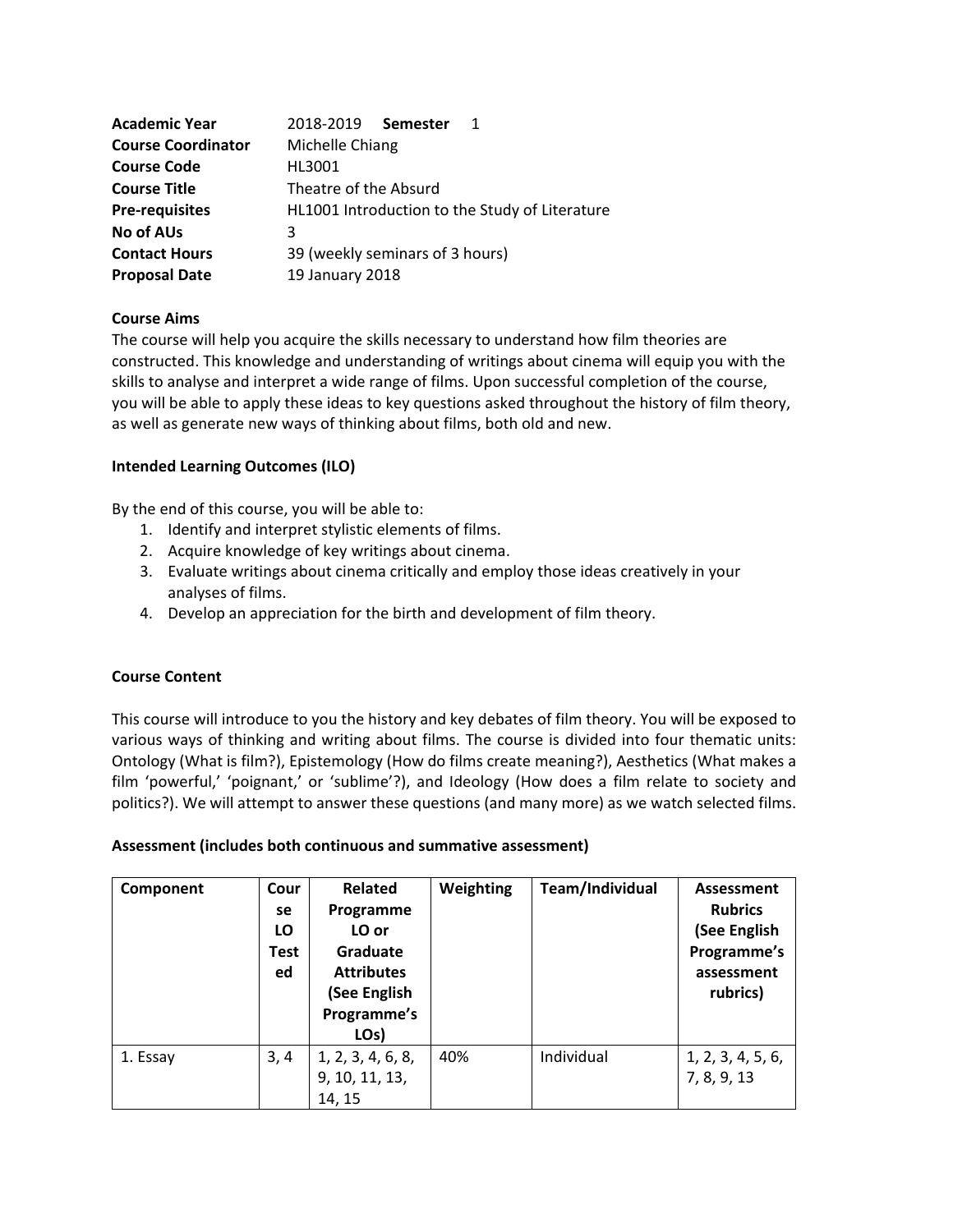| 2. Presentation  | 3.4  | 4, 5, 6, 9, 12  | 20% | Group      | 1, 2, 3, 6, 8, |
|------------------|------|-----------------|-----|------------|----------------|
|                  |      |                 |     |            | 10, 11, 12, 13 |
| 3. Participation | 1, 3 | 4, 5, 6, 8, 11, | 20% | Group      | 1, 2, 3, 4, 5, |
|                  |      | 12, 13          |     |            | 14             |
| 4. Weekly        | 2, 3 | 2, 3            | 20% | Individual | 1, 4, 6, 7, 8, |
| Response         |      |                 |     |            | 10, 11         |
| Total            |      | 100%            |     |            |                |

# **Essay (40%):**

In your essay, you will engage critically with a film essay and a film of your choice. Your essay must begin with a thesis statement, and all points must be structured coherently with clear topic sentences.

# **Presentation (20%):**

Working in a pair, you will identify and analyze three key ideas in the film essay. At the end of the presentation, you will take questions from your classmates.

## **Participation (20%)**

Participation is important in this class, and you will be evaluated during in-class discussions and peer feedback at the end of your classmates' presentations.

## **Weekly Response (20%)**

At the beginning of each class, you will submit the first half of your one-page response paper. At the end of your classmates' presentation, I will return your response paper to you and you will have 15 minutes to complete the second half. The purpose of this two-part format is to allow you to measure your learning and reflect on aspects of the film essays that you might not have considered when you were reading them for the first time. You will keep these papers in a folder, then submit it to me twice: right before Recess and on Week 13.

#### **Formative feedback**

Feedback from peers generated during in-class discussions will be helpful to check your understanding of the film essays. Written feedback will also be given when I return your response folders to you and when you receive your final grade.

## **Learning and Teaching approach**

| Approach | How does this approach support students in achieving the learning<br>outcomes?                                                                                                                                                                                                                |  |  |
|----------|-----------------------------------------------------------------------------------------------------------------------------------------------------------------------------------------------------------------------------------------------------------------------------------------------|--|--|
| Lecture  | You will be introduced to the writers of the week in a 1.5 hour<br>lecture. I usually begin with several points that I want to make<br>about the author of the text we are working on, the period the<br>author is writing in - and the major theoretical issues the author is<br>engaged in. |  |  |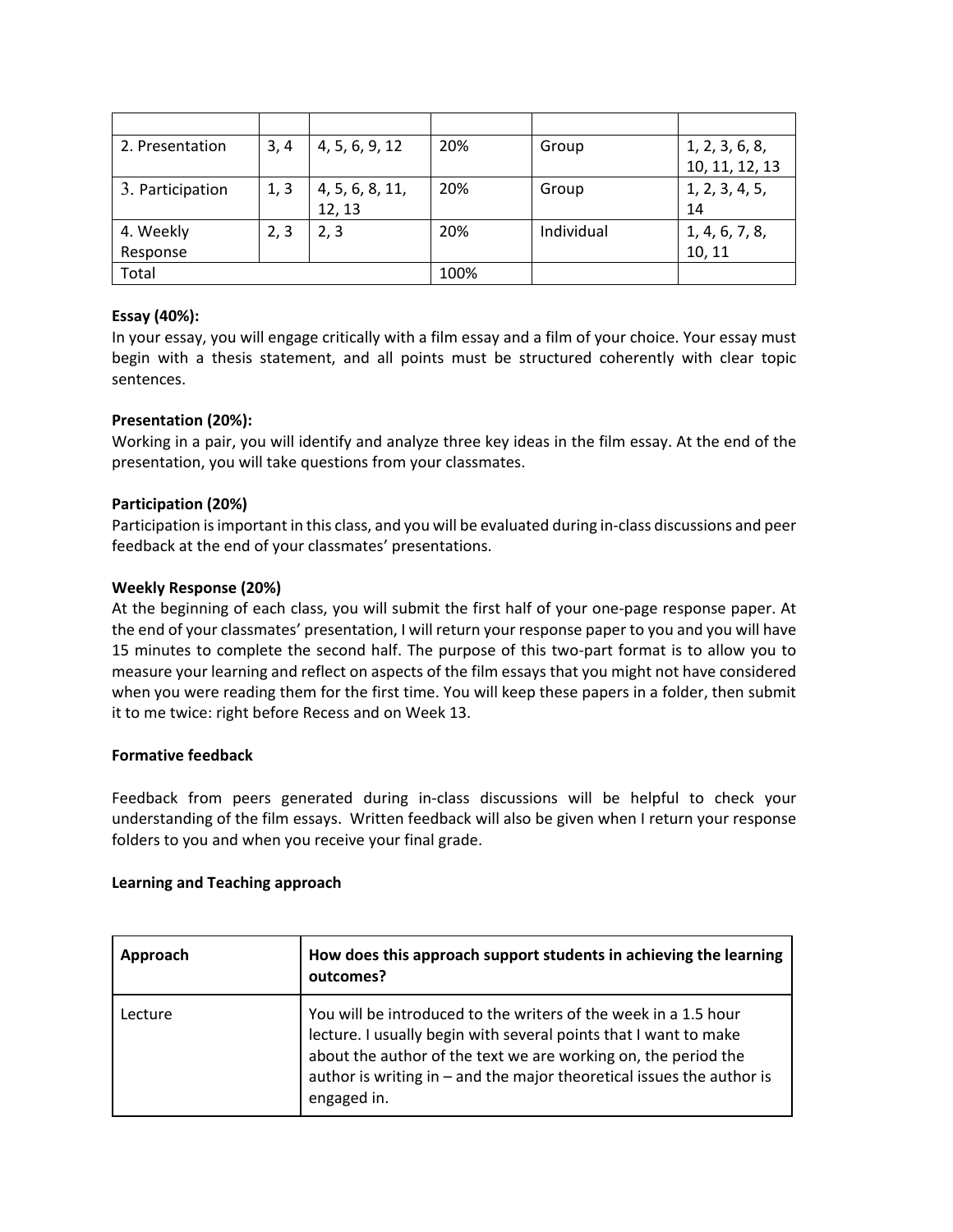| <b>Discussion</b>             | The next hour is devoted to close-reading and discussion. Each of<br>you will bring 1 question and share it with the rest of the class. We<br>will make a list of questions on the board, then try to answer them<br>together. These questions could help generate ideas for your final<br>essay.                                                                                                                                                                                                         |  |  |  |  |
|-------------------------------|-----------------------------------------------------------------------------------------------------------------------------------------------------------------------------------------------------------------------------------------------------------------------------------------------------------------------------------------------------------------------------------------------------------------------------------------------------------------------------------------------------------|--|--|--|--|
| Presentation                  | Each week, a pair of you will introduce three key ideas in a<br>prescribed film essay to the class. Presentations are $10 - 15$<br>minutes. If you are not presenting that day, you are expected to<br>contribute to class discussion at the end of each presentation. You<br>can do so by asking and responding to questions, as well as giving<br>constructive feedback to one another. Such discussions are also<br>opportunities to formulate and test out potential ideas for the<br>research essay. |  |  |  |  |
| Response Paper                | The response papers will allow you and me to check your progress,<br>specifically your understanding of the prescribed readings.                                                                                                                                                                                                                                                                                                                                                                          |  |  |  |  |
| <b>Reading and References</b> |                                                                                                                                                                                                                                                                                                                                                                                                                                                                                                           |  |  |  |  |

This is a provisional list.

## **Primary Text:**

1. Braudy, Leo and Marshall Cohen, eds. *Film Theory and Criticism: Introductory Readings*. Eighth Edition. Oxford UP, 2016.

[Additional readings will be distributed in class.]

## **Course Policies and Student Responsibilities**

## **(1) General**

You are expected to complete all assigned pre-class readings and response papers. You will attend all seminar classes punctually. If you must miss a seminar session, you are responsible for following up with course notes, assignments and course related announcements. Since Engagement is one of the assessment components, you are expected to participate actively in all seminar discussions and activities.

## **(2) Absenteeism**

Attendance will be taken each week. Absence from class without a valid reason will affect your course grade significantly. Valid reasons include falling sick supported by a medical certificate and participation in NTU's approved activities supported by an excuse letter from the relevant bodies.

If you must miss a seminar, you must inform me (the course instructor) via email prior to the start of the class.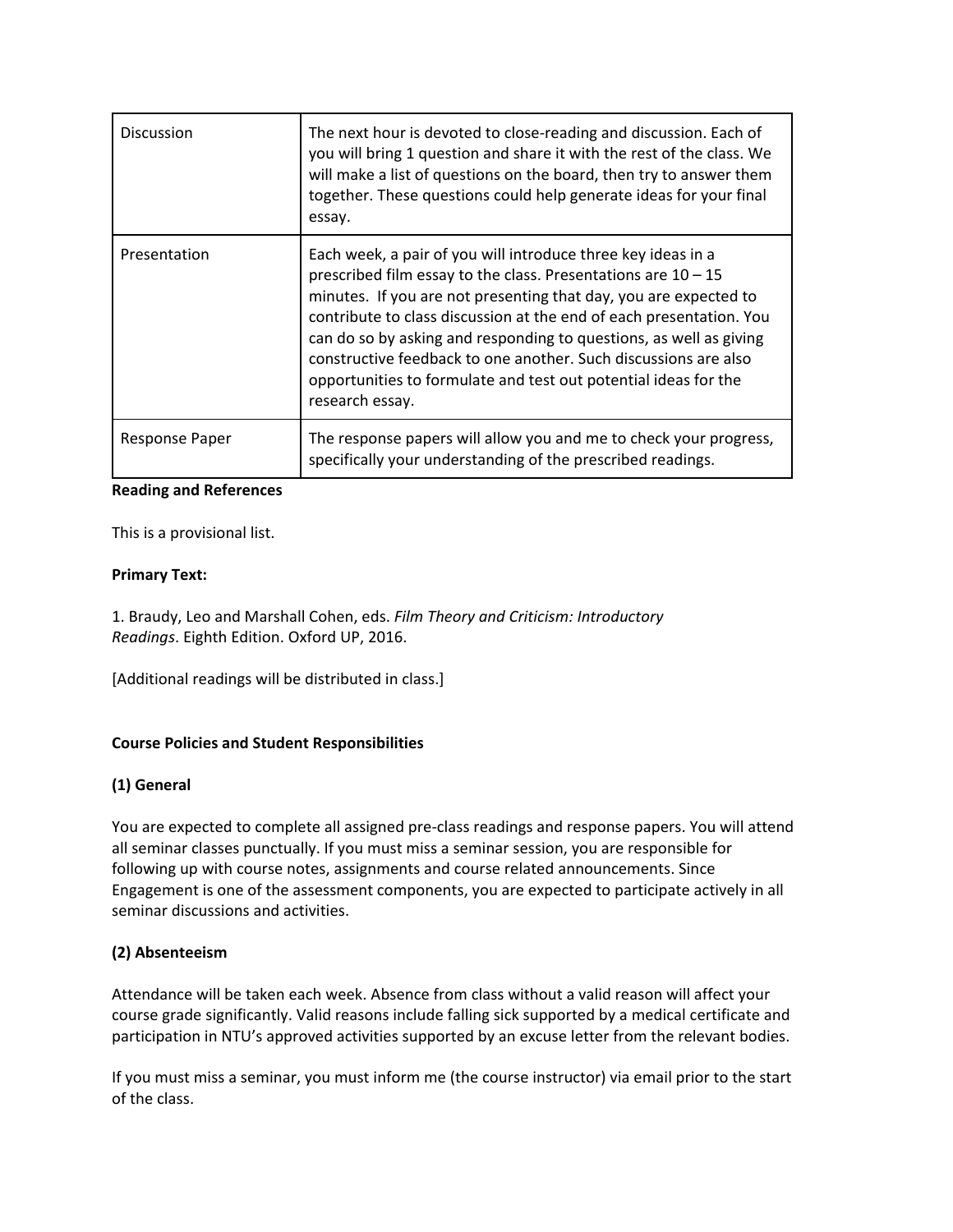#### **Academic Integrity**

Good academic work depends on honesty and ethical behaviour. The quality of your work relies on adhering to the principles of academic integrity and to the NTU Honour Code, a set of values shared by the whole university community. Truth, Trust and Justice are at the core of NTU's shared values.

You must recognise your responsibilities in understanding and applying the principles of academic integrity in all the work you do at NTU. Not knowing what is involved in maintaining academic integrity does not excuse academic dishonesty. One needs to actively equip oneself with strategies to avoid all forms of academic dishonesty, including plagiarism, academic fraud, collusion and cheating. If you are uncertain of the definitions of any of these terms, you should go to the [academic integrity website](http://www.ntu.edu.sg/ai/ForEveryone/Pages/NTUAcademicIntegrityPolicy.aspx) for more information. You could also consult me if you need any clarification about the requirements of academic integrity in the course.

| <b>Course Instructors</b> |                        |              |                     |  |  |  |
|---------------------------|------------------------|--------------|---------------------|--|--|--|
| <b>Instructor</b>         | <b>Office Location</b> | <b>Phone</b> | Email               |  |  |  |
| Michelle Chiang           | SoH 03-69              | 67906714     | michellechiang@ntu. |  |  |  |
|                           |                        |              |                     |  |  |  |

#### **Planned Weekly Schedule**

| Week           | Topic                                     | Course LO | Readings/Activities                                                                                                                    |
|----------------|-------------------------------------------|-----------|----------------------------------------------------------------------------------------------------------------------------------------|
| $\mathbf{1}$   | <b>Introduction:</b> What is Film Theory? | 2, 4      |                                                                                                                                        |
| $\overline{2}$ | Ontology:<br>What is Film?                | 1, 2      | Vsevolod Pudovkin, "On<br>Editing" from Film Technique<br>Sergei Eisenstein,<br>"Beyond the Shot" and "The<br>Dramaturgy of Film Form" |
|                |                                           |           | Screening: Battleship Potemkin<br>(1925)                                                                                               |
| 3              | Ontology:<br>Image and Sound              | 2, 4      | André Bazin, "The Ontology of<br>the Photographic Image," "The<br>Myth of Total Cinema," and<br>"De Sica: Metteur-en-scène"            |
|                |                                           |           | Sergei Eisenstein, Vsevolod<br>Pudovkin, and Grigori                                                                                   |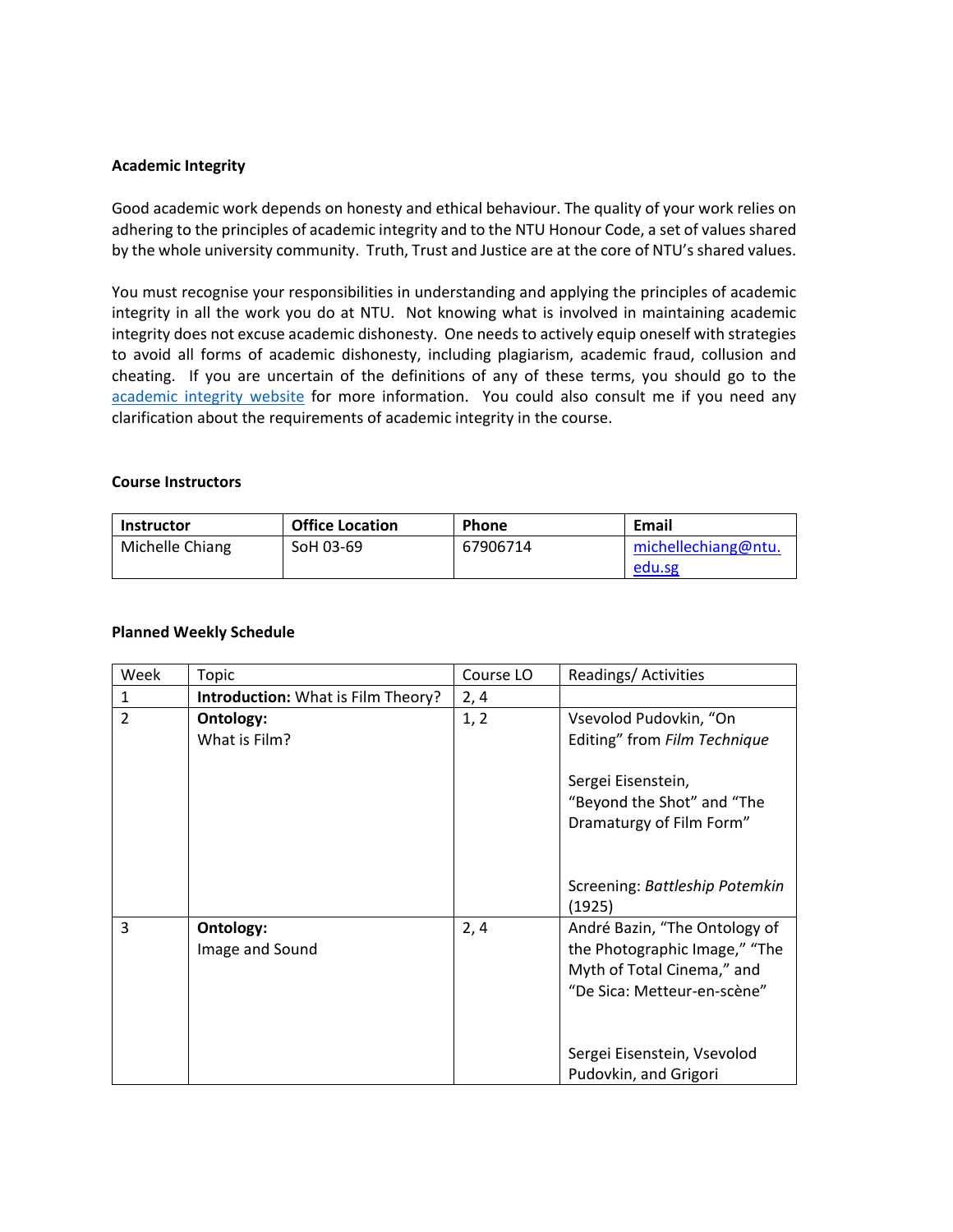|   |                                          |      | Alexandrov, "Statement on<br>Sound"<br>Christian Metz, "Aural Objects"                                                  |
|---|------------------------------------------|------|-------------------------------------------------------------------------------------------------------------------------|
| 4 | Ontology:<br>Film and other media        | 1, 2 | Siegfried Kracauer, "The<br>establishment of physical                                                                   |
|   |                                          |      | existence" (303)<br>Rudolf Arnheim, "Film and                                                                           |
|   |                                          |      | Reality" (322)<br>Andre Bazin, "Theater and<br>Cinema"                                                                  |
|   |                                          |      | (418)<br>Seymour Chatman, "What                                                                                         |
|   |                                          |      | novels can do that films can't<br>(and vice versa)" (445)                                                               |
|   |                                          |      | <b>Dudley Andrew</b><br>"Adaptation" (1984)                                                                             |
|   |                                          |      | Screening: Stan Kubrick's The<br><b>Shining (1980)</b>                                                                  |
| 5 | Epistemology:<br>Role of the Auteur      | 2, 3 | Stephen Prince, "The discourse<br>of pictures: Iconicity and Film<br>Studies" (87-105)                                  |
|   |                                          |      | <b>Andrew Sarris</b><br>"Notes on the Auteur Theory in<br>1962" (561)                                                   |
|   |                                          |      | Peter Wollen "The Auteur<br>Theory" (565)                                                                               |
|   |                                          |      | Screening: Alfred Hitchcock's<br>Psycho (1960)                                                                          |
| 6 | Epistemology:<br><b>Meaning Making I</b> | 2, 3 | Gilles Deleuze, "Preface to the<br>English Edition," "The Origin of<br>Crisis," "Beyond the<br>Movement-Image" (240-69) |
|   |                                          |      | Screening: David Lynch's Blue<br><b>Velvet (1986)</b>                                                                   |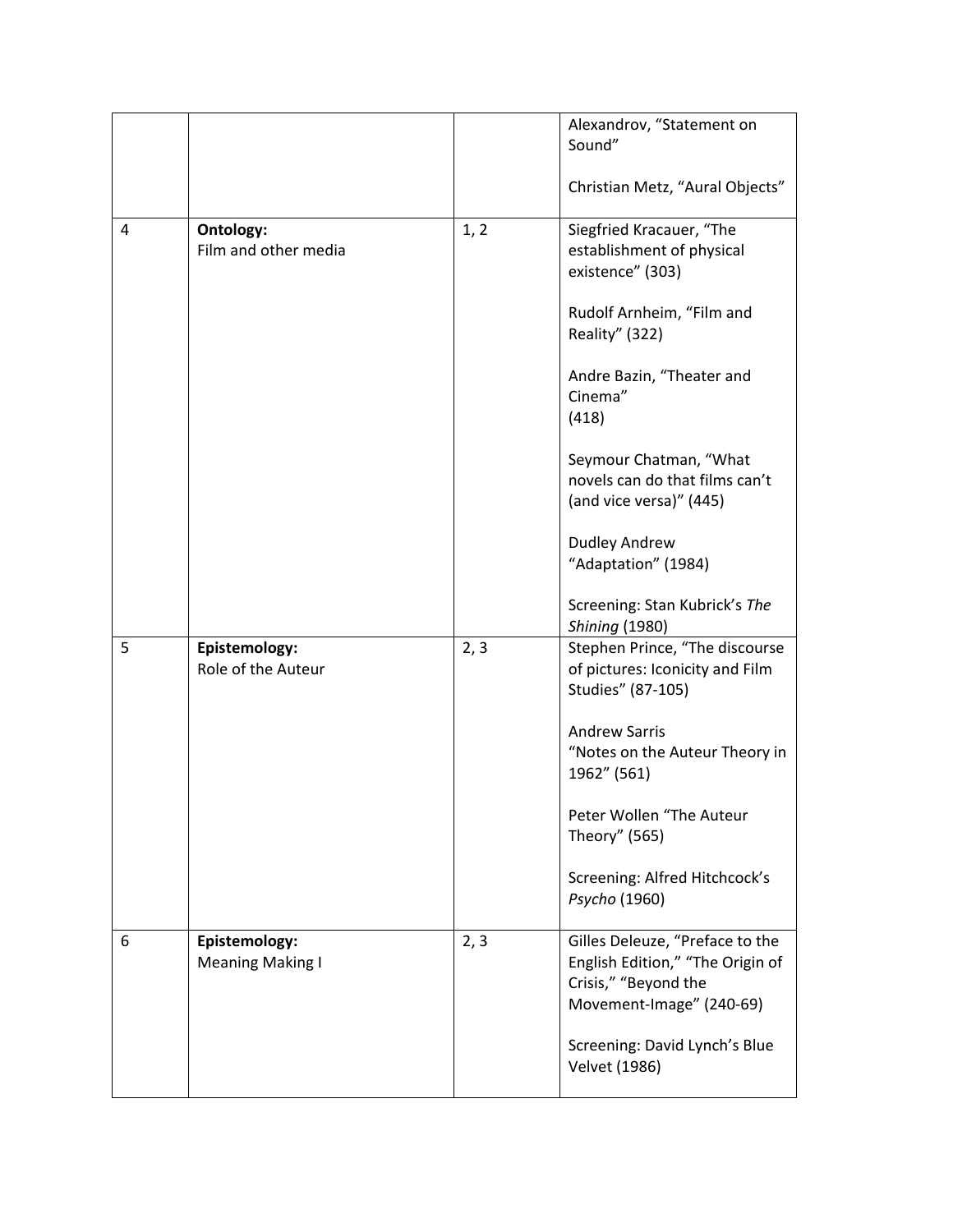| $\overline{7}$ | Epistemology:            | 2, 3 | [Response Folder due this                                      |
|----------------|--------------------------|------|----------------------------------------------------------------|
|                | <b>Meaning Making II</b> |      | week]                                                          |
|                |                          |      | Christian Metz, "Some Points                                   |
|                |                          |      | on the Semiotics of Cinema"                                    |
|                |                          |      |                                                                |
|                |                          |      | Jean-Louis Baudry "The                                         |
|                |                          |      | Apparatus: Metapsychological                                   |
|                |                          |      | Approaches to the Impression<br>of Reality in Cinema" (1970)   |
|                |                          |      |                                                                |
|                |                          |      | Noel Carroll, "Jean-Louis                                      |
|                |                          |      | Baudry and 'The Apparatus'"                                    |
|                |                          |      | $(1988, 224-39)$                                               |
|                |                          |      |                                                                |
|                |                          |      | Screening: Coen brother's                                      |
|                |                          |      | Barton Fink (1991)                                             |
| 8              | <b>Aesthetics:</b>       | 1, 3 | Stanley Cavell, "Photograph                                    |
|                | Judging a film           |      | and Screen," "Audience, Actor,                                 |
|                |                          |      | and Star," "Types; Cycles as                                   |
|                |                          |      | Genres," Ideas of Origin" (344-                                |
|                |                          |      | 52)                                                            |
|                |                          |      |                                                                |
|                |                          |      | Tom Gunning, "An Aesthetic of                                  |
|                |                          |      | Astonishment: Early Film and                                   |
|                |                          |      | the (In)Credulous Spectator"                                   |
| 9              | <b>Aesthetics:</b>       |      |                                                                |
|                | <b>Visual Pleasure</b>   | 1, 3 | Laura Mulvey. "Visual Pleasure<br>and Narrative Cinema" (1975, |
|                |                          |      | 837-48)                                                        |
|                |                          |      |                                                                |
|                |                          |      | Tania Modleski, "The Terror of                                 |
|                |                          |      | Pleasure: The Contemporary                                     |
|                |                          |      | Horror Film and Postmodern                                     |
|                |                          |      | Theory"                                                        |
|                |                          |      | (1984, 764)                                                    |
|                |                          |      |                                                                |
|                |                          |      | Screening: David Cronenberg's                                  |
|                |                          |      | Videodrome (1983)                                              |
|                |                          |      |                                                                |
| 10             | The Politics of Film I   | 2, 3 | Walter Benjamin, "The Work of                                  |
|                |                          |      | Art in the Age of Mechanical                                   |
|                |                          |      | Reproduction" (1935, 791)                                      |
|                |                          |      |                                                                |
|                |                          |      | Jean-Luc Comolli and Jean                                      |
|                |                          |      | Narboni,<br>"Cinema/Ideology/Criticism"                        |
|                |                          |      |                                                                |
|                |                          |      | (1969, 812)                                                    |